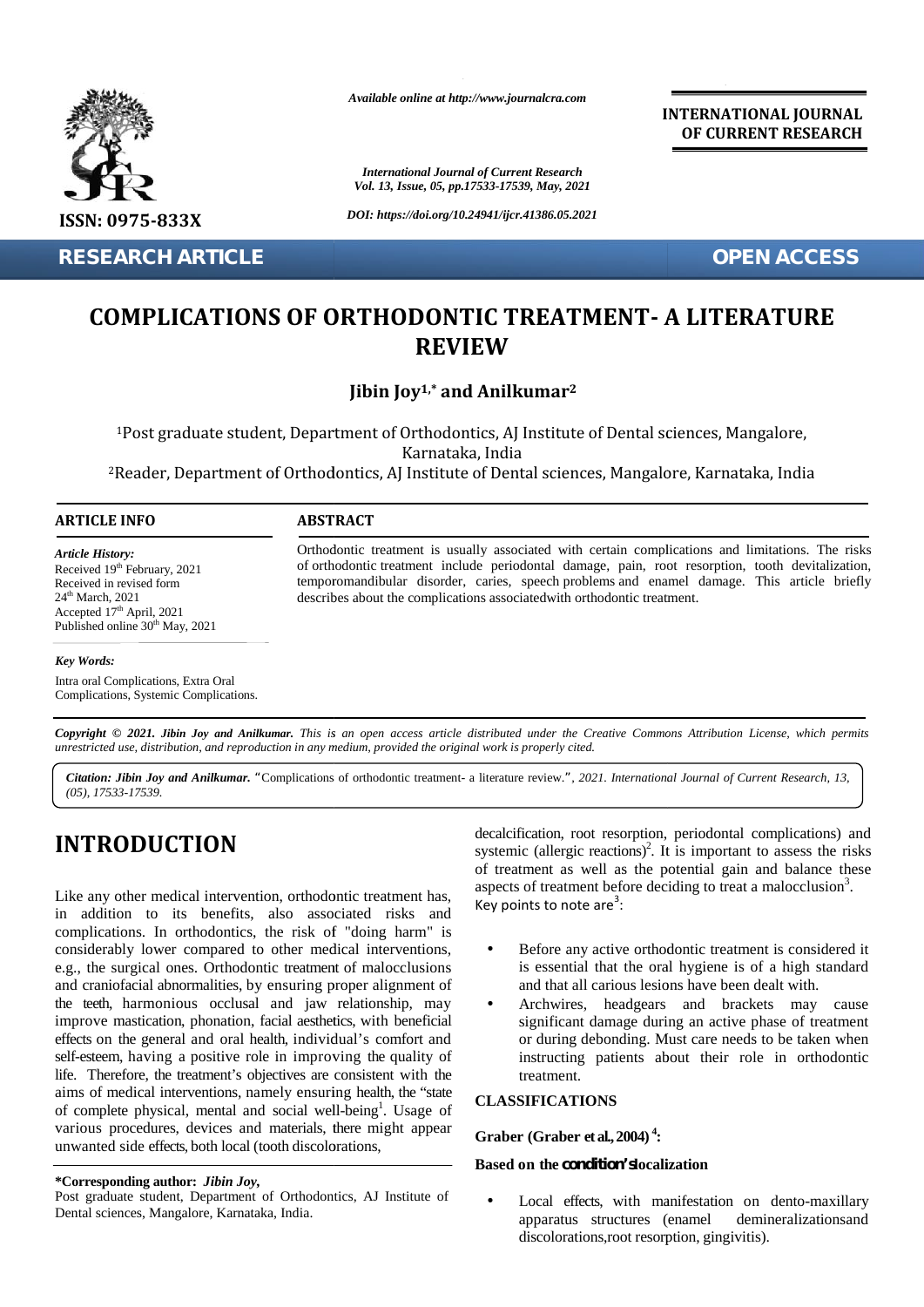Systemiceffects(allergicreactionstonickelorlatex).

#### **According to the condition'sseverity:**

- Mild, reversible(gingivitis);
- Moderate, reversible (fracture of a ceramiccrown);
- Moderate, irreversible (enamel fracture duringdebonding);
- Severe, irreversible (multiples caries and decalcifications, severe rootresorption).

#### **Based on orthodontist's role in the side effect's occurrence:**

- Standard inherent complications, eg; enamel changes due to acid etching when resins are used as bonding material.
- Complications related to the patient's particularities, eg; allergic reaction for which history data was inconclusive, severe root resorption and demineralization present in association with a metabolic disease unidentified at the initial assessment.
- Medical errors by wrongful medical objectives and deficient treatment conduct, eg; enamel damage due to improper debonding technique, tooth movement into an area with alveolar bone defect causing severe loss of attachment.

#### **Also classified into:**

- Intra oral complications.
- Extra oral complications.

Systemic complications

#### **INTRA- ORAL COMPLICATIONS<sup>5</sup>**

- Enamel demineralization/ caries.
- Enamel trauma.
- Enamel wear.
- Pulpal reactions.
- Root resorption.
- Periodontal problems.
- Allergic reaction.
- Gingival inflammations and trauma.

#### **Enamel demineralization/ caries**

- Enamel demineralization, usually on smooth surfaces, is unfortunately a common complication inorthodontics.
- The teeth most commonly affected are maxillary lateral incisors, maxillary canines and mandibularpremolars<sup>6</sup>.
- However, any tooth in the mouth can be affected, and often a number of anterior teeth showdecalcification.
- If the demineralized surface remains intact, there is a<br>nossibility of remineralization and reversal of the lesion possibility of remineralization and reversal of thelesion. In severe cases, frank cavitation is seen which requires restorative intervention.
- (a) domination in Solventiack et al. in a study on white spot formation in children treated with fixed appliances, found that half of children treated with fixed appliances, found that half of their patients had at least one white spot after treatment, most commonly on maxillary lateral incisors. The

length of treatment did not affect the incidence or number of white spot formations.

 Results of a recent meta-analysis have demonstrated that in the 14 studies evaluated for WSLs, the occurrence of WSLs is common during fixed orthodontic treatment with an incidence and prevalence rate of 45.8 and 68.4%. It has been proposed that the risk of developing WSLs during orthodontic treatment should not be underestimated by orthodontists, necessitating the search for further methods to counter the risk of development of these lesions 7 .



#### **Preventive measures**

- The dominant hand may also influence the area of decalcification as brushing is more difficult on the side of the dominanthand.
- Whilst good oral hygiene is vital, dietary control of sugar intake is also needed in order to minimize the risk ofdecalcification.
- Fluoride mouthwashes used throughout treatment can prevent white spot formation surprisingly, compliance with this is low (13%).
- Other fluoride release mechanisms include fluoride releasing bonding agents, elastic ligatures containing fluoride, and depot devices on upper molarbands.
- Where demineralization is present post treatment, fluoride application either via toothpaste, or by adjunct fluoride mouthwash (0.05% sodium fluoride daily rinse or 0.2% sodium fluoride weekly rinse), can be helpful in remineralizing the lesion and reducing the unsightliness of the decalcification.
- Acid/pumice micro abrasion has also been advocated to improve the aesthetics of stabilised lesions<sup>8</sup>.
- Persistent lucencies should be abraded with 18% hydrochloric acid in fine pumice under rubber dam in bursts of 30 seconds for a maximum of 10 times $\degree$ .
- After the last application the tooth is washed well and a fluoride varnish applied.

#### **Enamel trauma**

- When placing appliances careless (eg: use of a band seater) can result in enamelfracture.
- Care is required when large restorations are present since these can result in fracture of unsupported cusps.
- Debonding can also result in enamel fracture, both with metal and ceramic brackets<sup>10</sup>.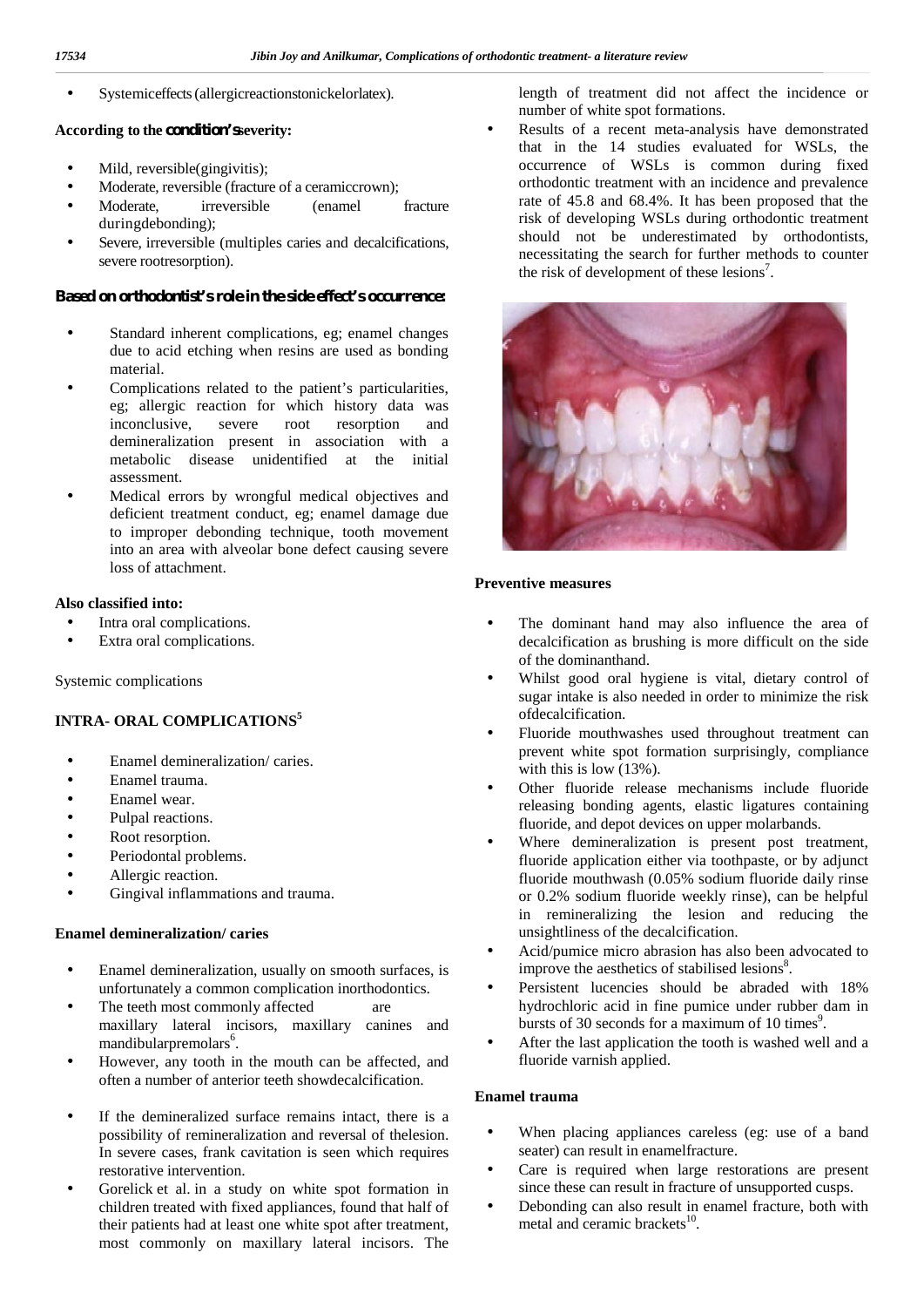- Care must always be taken to remove brackets and residual bonding agents appropriately to minimise the risk of enamel fracture.
- The use of debonding burs has the potential to remove enamel, especially in air turbine fast handpieces $^{11}$ .
- Care and attention is needed when adhesives are removed.

#### **Enamel wear**

- Another dental alteration present in the orthodontic patient Another dental alteration present in the orthodontic patient<br>is tooth wear secondary to the contact between teeth and brackets or tubes.
- A higher gravity of this process was noticed when ceramic brackets are used, Viazisreporting a severity from 9 to 38 times higher compared to the metallic ones (Lau et al.,2006; Viaziset al.,1990).
- It is recommended, especially during certain phases of orthodontic treatment, to avoid usageof ceramic brackets in order to minimize the dental wear, as an irreversible treatment complication $12$ .
- Any enamel erosion must be recorded prior to treatment commencing and appropriate dietary advice given to minimise further tooth substance loss.
- Carbonated drinks and pure juices are the commonest causes of erosion and should be avoided in patients with fixed appliances.



**Upper canine tip showinq abrasion front the lower canine metal braket**

#### **Pulpal Reactions**

- Some degree of pulpitis is expected withorthodontic tooth movement which is usually reversible or transient.
- Rarely it leads to loss of vitality, but there may be an increase in pulpitis in previously traumatized teeth with fixedappliances.
- Light forces are advocated with traumatized teeth as well as baseline monitoring of vitality which should be repeated threemonthly.
- Transientpulpitismayalsobeseenwithelectro- thermal debonding of ceramic brackets and composite removal at debonding $^{13}$ .

#### **Root resorption<sup>14</sup>**

- Apical root resorption is, according to the present knowledge, an unavoidable complication of the orthodontic treatment.
- Resorption may occur on the apical and lateral surface of the roots.
- Root resorption's signs and symptoms are usually absent, even mobility been rarely higher than  $1<sup>st</sup>$  degree on the Miller scale.
- In the end of the treatment the root resorption's severity is mild or moderate the tooth prognosis doesn't greatly decrease.
- $\int$  The mechanism of tooth resorption is unclear.<br>Theories include excessive force and hyginic
- Theories include excessive force and hyalinization of the periodontal ligament resulting in excessive cementoclast and osteoclast activity.
- The risk factors which are associatedwith cases with severe resorptionare:
- Blunt and pipette shaped roots show a greater amount of resorption than other rootforms.
- Short roots are more at risk of resorption than average lengthroots.
- Teeth previously traumatized, have an increased risk of further resorption.
- Non vital teeth and root treated teeth have an increased risk of resorption.
- Heavy forces are associated with resorption, as well as the use of rectangular wires, Class II traction, the distance a tooth is moved and the type of tooth movement undertaken.
- Combined orthodontic and orthognathic procedures.
- Tooth intrusion is also associated with increased risk as well as movement of root apices against corticalbone.
- Adults have shorter roots at the outset and the potential for resorption isincreased.
- Root resorption is inevitable with fixed appliancetreatment.
- On average 1–2 mm of apical root is lost during a course of orthodontictreatment.

#### **Once resorption is recognised clinically during treatment,**

- Light forces must be used
- Root length monitored six monthly with radiographs
- Treatment aims reconsidered to maximise the longevity of the dentition.

#### **Periodontal Problems<sup>15</sup>**

 Fixed appliances make oral hygiene difficult even for the most motivated patients, and almost all patients experience some gingivalinflammation.



**Inflammation covers head gear tube and upper molarband.**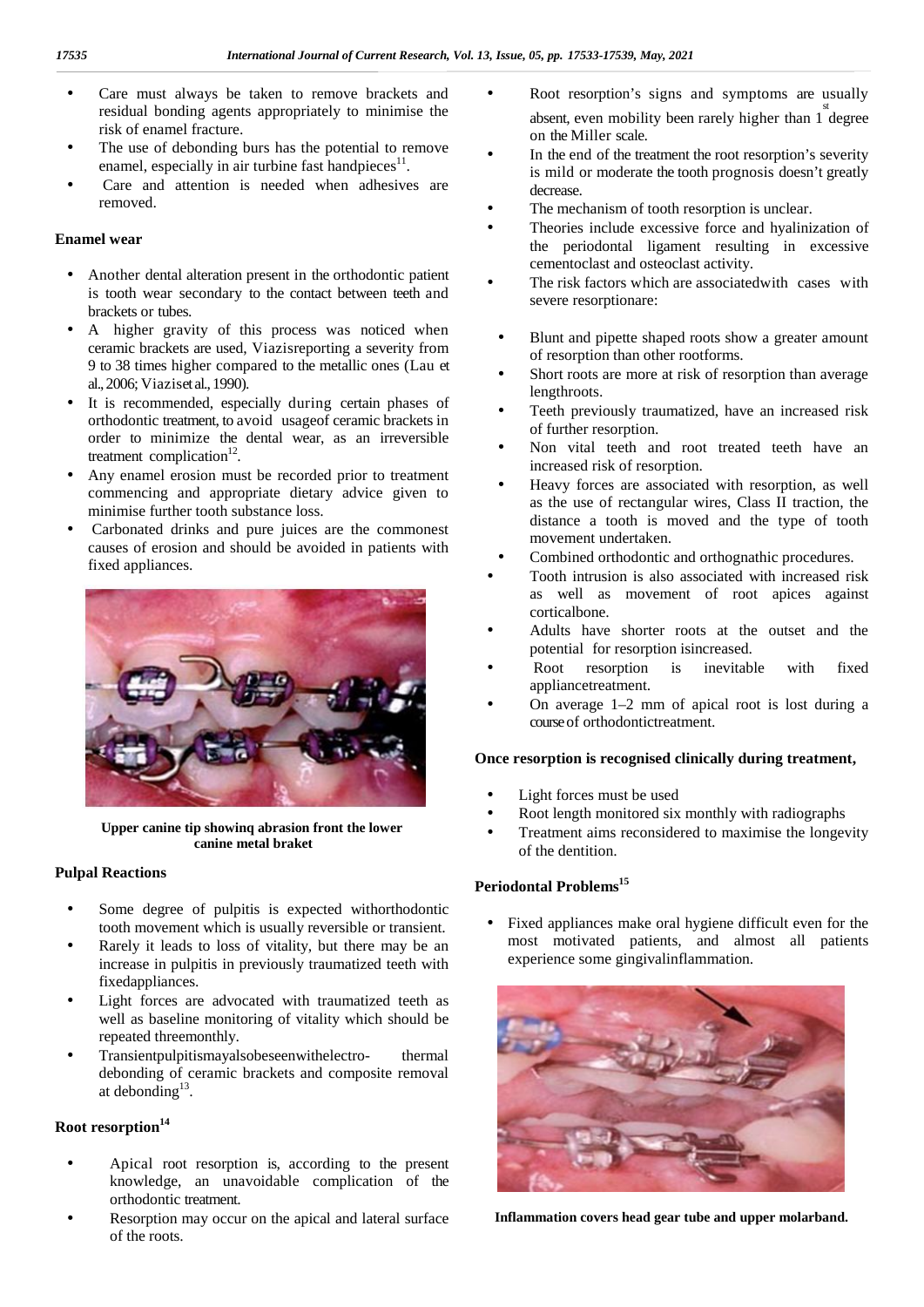- Resolution of inflammation usually occurs a few weeks after debond.
- Bands cause more gingival inflammation than bonds, which is not surprising since the margins of bands are often seated subgingivally.
- Gingivitis usually occurs due to the incorrect maintenance of the oral hygiene, inthe presenceof the orthodontic appliance, that seems to favor plaque accumulation.
- Their frequency is increased in some particular situations, like in the presence of orthodontic bands that usually are placed subgingival, accompanied sometime by the solubilisationof luting agent, favoring the gingival overgrowth by mechanical trauma and existence of retention space for plaque accumulation.
- Research has shown that during orthodontic therapy gingival enlargement occurs, but approximately 3 monthafter the removal of the appliance, in most cases, the gingiva presents a similar aspect as before treatment.
- Oral hygiene instruction is essential in all cases of orthodontic treatment, and the use of adjuncts such as electric toothbrushes, interproximal brushes, chlorhexidine mouthwashes, fluoride mouthwashes and regular professional cleaning must be emphasised.
- However, patient motivation and dexterity are paramount in the success of hygiene.
- Experience shows those patients who are unable to maintain a healthy oral environment in the absence of fixed orthodontics will fail spectacularly with braces in place. Benefit must therefore significantly outweigh the risk of carrying out treatment in such patients<sup>16</sup>.

#### **Allergic Reactions<sup>17</sup>**

- Hypersensitivity reactions can occur associated to the well knownallergens like nickel, cobalt, chromium, latex and polymers. The most frequent form is the contact dermatitis of the face and neck, but lesions can appear also on the oral mucosa and gingiva, and rarely even systemic reactions mayoccur.
- Nickel allergies are the most frequent ones in the industrialized countries, manifesting usuallyas a type IV hypersensitivity reaction. Orthodontic devices contain approximately 8% nickel and the nickel-titanium alloy near 70% nickel.
- The allergic signsmay vary from small rash on skin or mucosa, to generalized dermatitis. In high severitycasesthemanifestationsmayleadtodiscontinuationof theorthodontictreatment.
- Another allergen taken into consideration when orthodontic treatment is performed is latex (from medical gloves, elastomeric ligatures, elastic chain, rubber dam etc).
- Prevalence of latex related allergies is reported as being lower than 1% in the general population, but greater than 5% among dental professionals <sup>18</sup>.
- Associated to it, types I and IV hypersensitivity reactions may appear, the most severe one, type I, being life threatening<sup>18</sup>. .
- As a result of toxic, carcinogenic, allergic properties of nickel led to the development of nickel free alloys.
- Alternatives to NI-TI include fibre- reinforced composite arch wire, TMA wire etc.

 Ion- implanted NI-TI archwires have their surface bombarded with nitrogen ions, which forms an amorphous surface layer, conferring corrosion resistance and displacing nickel atoms and decreasing the risk of allergic response.

#### **8. Trauma<sup>19</sup>**

- Laceration tothe gingivae, and mucosa seen as areas of ulceration or hyperplasia, often occur during treatment or between treatment sections from the archwire and bonds, especially where long unsupported stretches of wire rest against the lips.
- The use of dental wax over the bracket may help to reduce trauma and discomfort, as may rubber bumper sleeving on the unsupported archwire.





#### **EXTRA ORAL COMPLICATIONS.**

- Allergy.
- Trauma.
- Burns.
- Temparomandibular dysfunction.

#### **Allergy<sup>20</sup>**

- Allergy to nickel is more common in extra-oral settings,most usually the headgear face bow or head strap.
- The use of sticking plaster over the area in contact with the skinis sufficient to relieve symptoms. Allergy to latex and bonding materials has been reported although these arerare.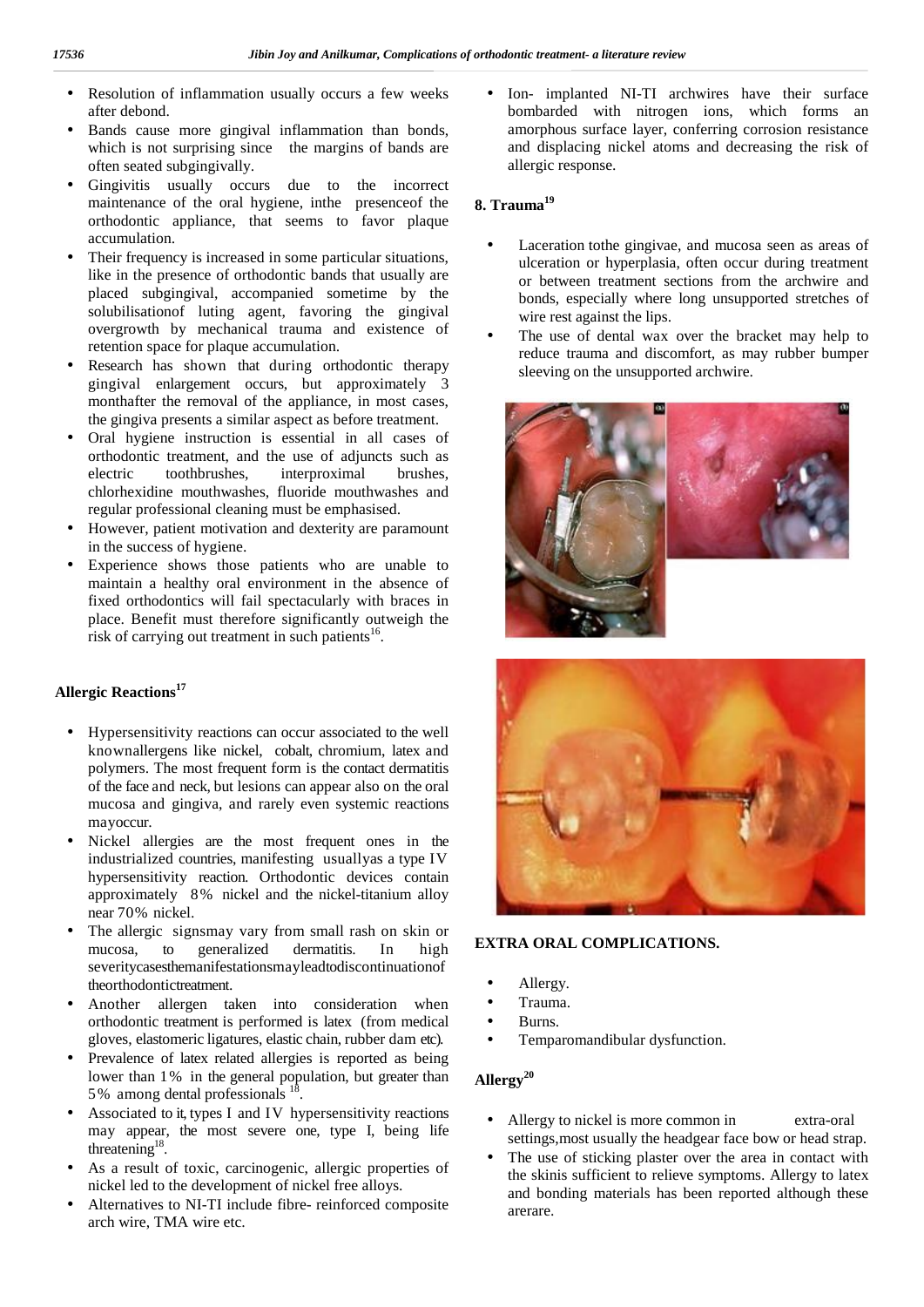



#### **Nickel allergy (contact dermatitis in a headgear wearer Trauma**

- Following a well publicized case of eye trauma in a patient wearing headgear a number of safety headgear products have been designed and explicit guidelines are  $now available<sup>21</sup>$ .
- These measures include safety bows, rigid neck straps and snap release products to prevent the bow from disengaging from the molar tubes or acting as aprojectile.
- Eye injury is uncommon, but a serious risk and all available methods of reducing the risk of penetrating eye injury must be used.

#### **Burns**

- Burns, either thermal or chemical are possible both intra- and extra-orally with inadvertent use of chemicals or instruments.
- Acid etch, electrothermal debonding instruments and sterilised instruments which have not cooled down all have the potential to burn and care should be taken in theiruse.

#### **Temperomandibular dysfunction<sup>22</sup>** .

 Post orthodontic allytemop oromandibular disorders are usually part of the cranio-mandibular dysfunction, which

includes beside joint modifications also muscle and dental impairments.

- By the current research knowledge, it isn't clearly elucidated the relation between temporomandibular alterations and orthodontic intervention, usually being found contradictory opinions, explication varying. Some sustain that, by the state of morpho- functional equilibrium present after orthodontic intervention, optimal conditions for this side effects prevention are created. Other believe that, because of the premature occlusal contacts present during therapy, there is a greater risk for this complication to appear.
- Somepatients may suffer with increased symptoms during treatment which must also be discussed at the beginning of treatment.
- Where patients experience symptoms during treatment, treatment should be directed at eliminating occlusal disharmony and joint noises whilst reassuring the patient.
- Standard treatment regimes may also beindicated e.g. soft diet, jaw exercises.

#### **Systemic Complications**

- Cross infection.
- Infective endocarditis.

#### **Cross infection<sup>23</sup>**

- Spread of infection between patients, between operator and patient and by a third party should be prevented by cross infection procedures throughout thesurgery.
- Use of gloves, masks, sterilized instruments and 'clean' working areas areparamount
- A medical history must be taken for every patient to determine risk factors, although cross infection control should be of a standard to prevent cross contamination regardless of medicalstatus.

#### **Cross infections can be controlled by<sup>23</sup>:**

- Protective dressing, masks, gloves, and glasses are to be worn by the dentist (universal barriers).
- Proper washing of the hands before donning gloves is necessary. Damaged gloves should be changed immediately.
- Proper cleaning of reusable instruments before sterilization by a nurse with appropriate protective clothing and proper education is necessary.
- Safe storage of sterilized instruments in covered trays or pouches is to be done.
- Minimization of dirty working areas and proper cleaning and disinfection of working areas after each patient's visit are obligatory.
- All sharp items that may be contaminated with blood/saliva are to be disposed off in the sharp boxes, which should be disposed off when two thirds full.
- All clinical waste should be thrown in a designated bag: when the bag is two thirds full, it should be securely fastened and disposed off in a designated area.
- Proper rinsing and disinfection of all impressions and technical work that are to be sent back to the dental laboratory are obligatory.
- Reaction/allergy to chemicals must result in immediate disposal of corresponding substance.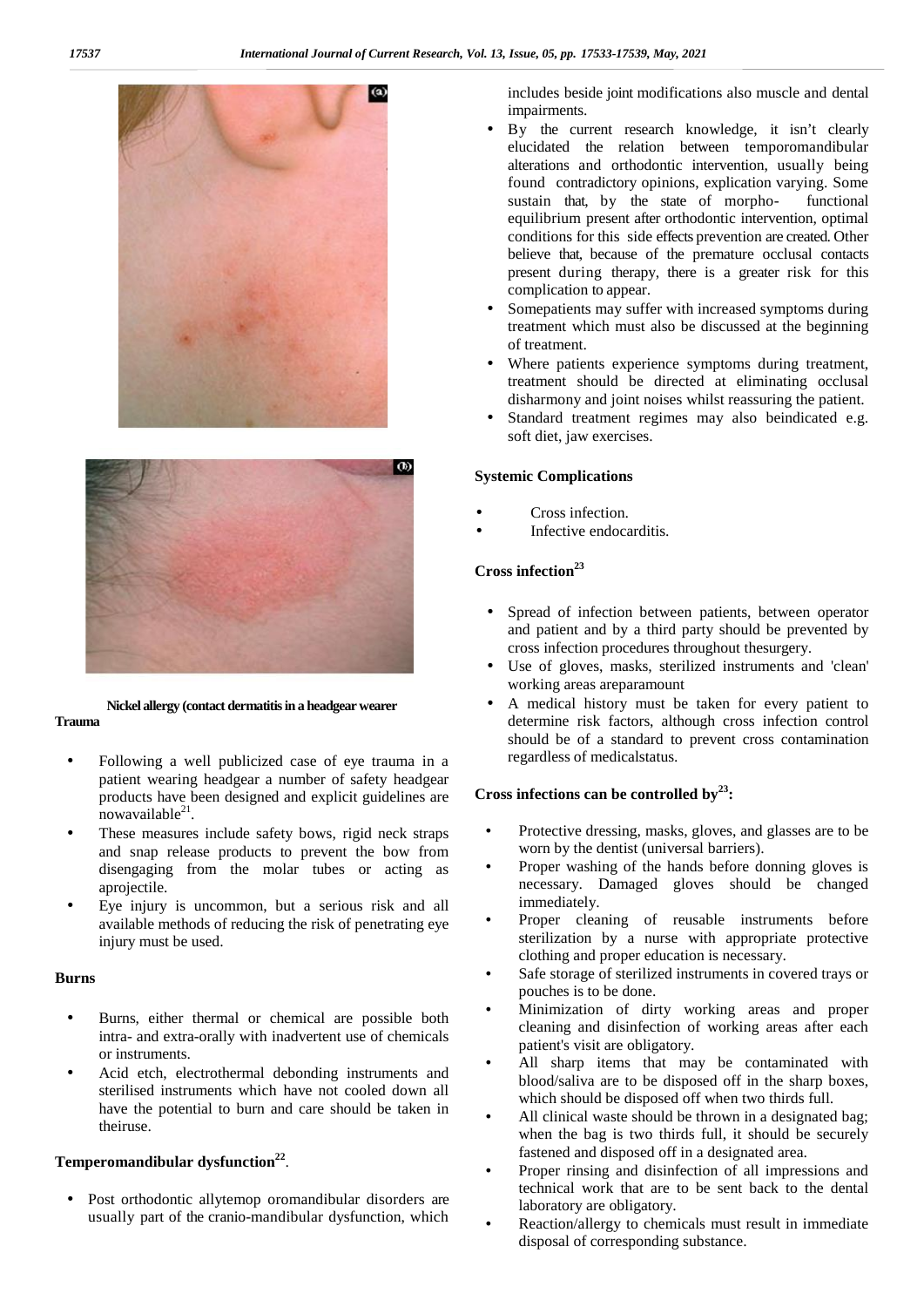Reaction/allergy to latex should be addressed with the  $\qquad$ use of non latex gloves.

#### **2. Infective endocarditis<sup>24</sup>**

- Infective endocarditis (IE), an infection of the endocardial surface of the heart, including the heart valves, the mural endocardium, and the septum, has serious and life-threatening implications.
- A necessary prerequisite for the development of IE is bacteremia.
- Endothelial damage and high pressure or turbulent blood flow attracts fibrin and platelets, which create a nonbacterial thrombotic endocarditis.
- Blood-borne microbes adhere to and replicate within the nonbacterial thrombotic endocarditis, which protects the organisms from host defense mechanisms.
- Resulting in several life-threatening complications, such as ischemic stroke, cerebral hemorrhage, mycotic aneurysm, brain abscess, and meningitis.
- IE generally presents with a broad range of nonspecific, flu-like symptoms, most often with fever (90% of cases) and a heart murmur (85% of cases).
- Other symptoms range from general malaise with loss of appetite, unexplained weight loss or tiredness, headaches, backache, paleness, confusion, shortness of breath, joint pain, weakness in the face or limbs to signs of systemic toxicity.
- Some classic symptoms include cutaneous signs such as petechiae and splinter hemorrhages under the nails (red to brown in color and linear) and splenomegaly.
- Infective endocarditis is rarely associated with the orthodontic interventions, but if it does, it can present severe complications that can be life threatening.
- The American Heart Association recommends prophylactic methods in order to prevent infectious endocarditis appearance if the patient presents prosthetic cardiac valve, previous infective endocarditis, congenital heart disease and cardiac transplantation with cardiac valvulopathy.
- The prophylaxis is mainly indicated in dental procedures that belong to oral and maxillofacial surgery, endodontics and periodontics, routinely in orthodontics being no need to implement it.
- Prophylactique therapy may be indicated in some particular orthodontic phases, where bleeding during interventions occur (e.g., teeth extraction, mini-implant placement used for anchorage control, interventions of orthognathic surgery and sometimes during placement and removal of orthodontic bands).

#### **CONCLUSION**

 In conclusion, the risks associated with orthodontic treatment are a reality, complications being a result of a multifactorial process, including aspects related to patient, orthodontist

andthetechnicalfeaturesoforthodonticappliancesandproce dures.Thesecanbeprevented or limited through identification and implementation of best treatment alternative for each individual case.

 Patient's compliance is an important factor that can contribute to a high standard outcome, with minimum side effects.

#### **REFERENCES**

- 1. World Health Organization. 1946. Preamble to the Constitution of the World Health Organization as adopted by the International Health Conference in 1946, In: Basic Documents, 24.08.2011.
- 2. Risks and Complications Associated with Orthodontic Treatment. Cristina Teodora Preoteasa, Ecaterina Ionescu and Elena Preoteasa, Faculty of Dental Medicine, "Carol Davila" University of Medicine and Pharmacy, Buchares , Romania.
- 3. Orthodontics. Part 6: Risks in orthodontic treatment.H Travess, D Roberts-Harry & J Sandy . British Dental Journal volume 196, pages71–77(2004).
- 4. Graber, T., Eliades, T. & Athanasiou, A.E. (2004). Risk Management in Orthodontics: Expers' Guideto Malpractice, Quintessence Publishing Co, Inc, ISBN 0-86715-431- 4,Chicago.
- 5. Ellis, P.E. & Benson, P.E. 2002. Potential Hazards of Orthodontic Treatment - What Your Patient Should Know. Dental Update, Vol.29, No.10, pp. 492-496, ISSN 0305-5000.
- 6. Ogaard B. 2008. White spot lesion during orthodontic treatment: Mechanism and fluoride preventive aspects. Seminars in Orthodontics.14:183-193.
- 7. Sundararaj D, Venkatachalapathy S, Tandon A, Pereira A. 2015. Critical evaluation of incidence and prevalence of white spot lesions during fixed orthodontic appliance treatment: A meta-analysis. Journal of International Society of Preventive and Community Dentistry. 5:433- 439.
- 8. Welbury RR, Carter NE. 1993. The hydrochloric acid pumice microabrasion technique in the treatment of post orthodontic decalcification. *Br J Orthod.,* 108: 181–185.
- 9. Elkhazindar MM, WelburyRR . Enamel Microabrasion. Dent Update 2000; 27: 194–196.
- 10. Meister RE. 1985. Comparison of enamel detachments after debonding between uniteck'sdynalok bracket and a foil mesh bracket: a scanning electron microscope study. *Am J Orthod.,* 88: 266.
- 11. Jones M. 1980. Enamel loss on bond removal. *Br J Orthod .,* 7: 39.
- 12. Swartz ML. 1988.Ceramic brackets. *J Clin Orthod*., 22: 82–88.
- 13. Takla PM, Shivapuja PK. 1995. Pulpal response in electrothermal debonding. *Am J Orthod Dento Orthop.,* 108: 623–629.
- 14. Brezniak N, Wasserstein A. 1993. Root resorption after orthodontic treatment Part I Literature review. *Am J Orthod.,* 103: 62–66.
- 15. Gingival enlargement and resolution during and after orthodontic treatment. Eleni Kouraki<sup>1</sup>, Nabil F Bissada, J Martin Palomo, Anthony J Ficara. N Y State Dent J. Jun- Jul 2005;71(4):34-7.
- 16. Diamanti-Kipioti A, Gusberti FA, Lang NP. 1987. Clinical microbiological effects of fixed orthodontic appliances*. J Clin Perio.,* 14: 326–333.
- 17. Allergy and orthodontics. Sunitha Chakravarthi, Sridevi Padmanabhan, and Arun B. Chitharanjan. J Orthod Sci. 2012 Oct-Dec; 1(4): 83–87.